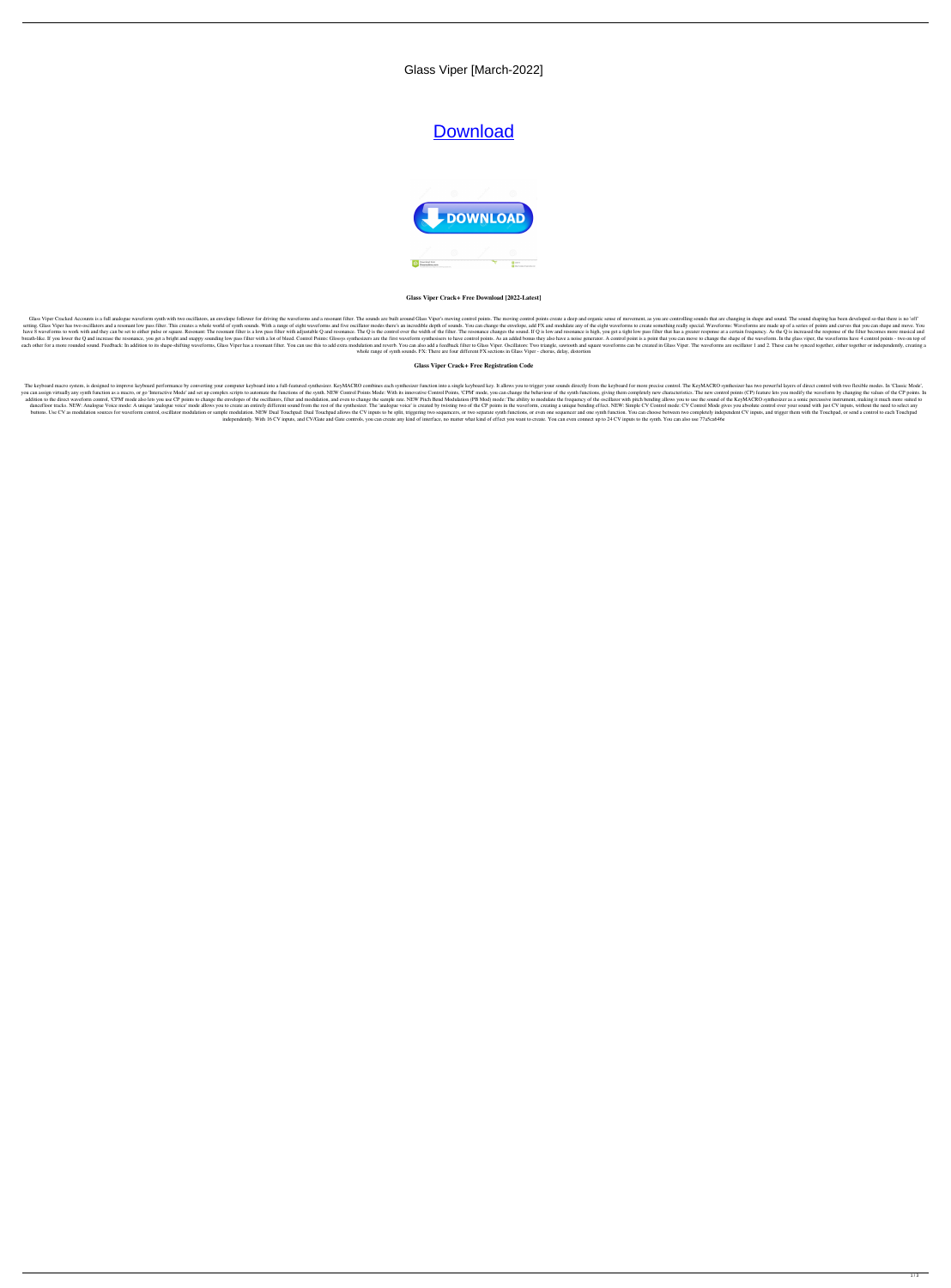#### **Glass Viper Serial Key**

• 4 Drifting Control Points • Manipulate your oscillator through intricate controls • Create dynamic sounding and complex waveforms through control points • Unique oscillator and waveform independently • 100 presets, each ound design, modular construction and use of field-effected gates . High resolution, 100% compatible with all software and hardware synths. AP, Vista, XP, Vista, XP, Vista, XP, Vista, 22/64-bit OS Requirements: Rapture is synths and like the Juno, Rapture is limited only by your imagination. Using the Control knob to manage how many voices are active on a single patch, Rapture can expand from the classic 4-voice Juno patch to a huge 16-voic powerful arpeggiator to help you get your creative juices flowing. Just select the arp pattern in the arp tab and let the synth do the rest. If your using the 9 preset arp patterns, simply select the arp to and the patch w Pan / expansion of single or dual voice patches . Arpeggiator modes: single or dual . Ableton Live integration . Versatile performance control . Import / export over MIDI . Save / export your patch to file or back to the m has a two-oscillator design, with

#### **What's New in the?**

A deep and organic evolution from the analog domain, Glass Viper allows you to really get down and dirty. The instrument utilizes a full array of oscillators and waveforms to create a vast musical palette. You can layer up line, and a haunting melody to create a huge variety of instruments. Downloads: Versions Available: 1.2.2 Change Log: Due to some last minute changes in the iOS music creation process, I have been forced to release version tutorials. More documentation. Bug Fixes: Fixed a bug where the root note would be set to the note of the first active oscillator. Fixed a bug where deleting an instrument would not properly set the delete flag. Fixed a bu app was paused and resumed. More documentation: This is a complete overhaul of the docs. They have been rewritten and most tutorials have been added. I wanted to make it as easy as possible for you to get started with Glas If you have not watched my YouTube tutorial series yet, I suggest that you do. The tutorials will help you understand the sound shaping that is built into Glass Viper. Tutorials are available for both the iOS and Android v and Android versions of the app. If you are new to glass viper, I suggest that you watch my first tutorial first. Version 1.2.1 Change Log: This is a bug fix update. No new features. Fixed a bug where you could not save yo